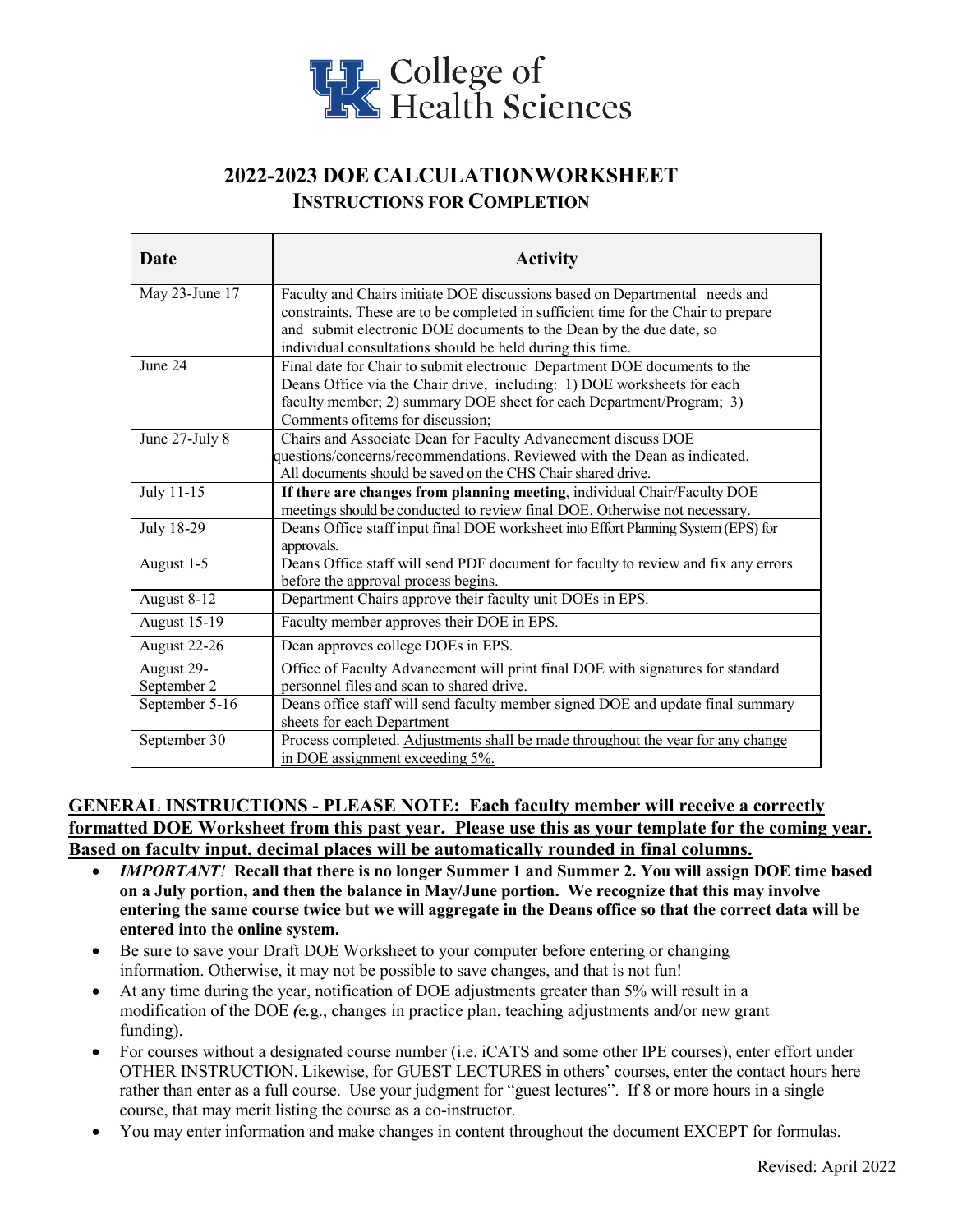The formulas should remain locked. Some people have adjusted prior copies that are unlocked. In that case, calculations may not work. Again, please use the template that you are sent. If you use another version, please be certain the columns are calculating!

- You may add rows to any section to enter more courses or other activities as needed; do this in the same way you add rows to any MS Excel document. You may not add or expand columns.
- Complete each section accurately and completely as instructed and **use the comment boxes liberally to explain proposed DOE adjustments or activities not covered by the worksheet**.
- EXCLUDE activities that are not part of your regular assigned work duties (e.g., activities for which you receive overload pay). NOTE: Faculty members applying for overload, should review the process and complete the [CHS Overload Form](https://www.uky.edu/chs/sites/chs.uky.edu/files/SOP%20Faculty%20Overload%20Process.pdf)

#### **Base Commitment**

For those areas that are not automatically computed or that do not have standards, you may need to calculate an approximate percent effort. In doing so, consider the information below regarding the number of work weeks with vacations and paid holidays excluded as shown below:

- $\geq 9$  or 10-month faculty: 37 weeks
- $\geq 11$ -month faculty: 41 weeks
- $\geq 12$ -month faculty: 45 weeks

#### **INSTRUCTION – Note that these are guidelines only, and adjustments may be used as described.**

#### **A. General Academic Instruction Assumptions**

#### 1. **Standard Lecture Courses:**

- $\geq 1$  credit hour **lecture** = 16 contact hours/semester
	- 3.8 hours of pre- and post-class preparation per contact hour This includes preparing the content, preparing and grading exams and projects, office hours, conferring with others.
	- Variations should be determined based on specifics of class. There may be decreases or increases from the formula and these should be explained in the comments
	- $\triangleright$  DOE anticipated per 1 credit hour of LECTURE.
		- 9 and 10-month  $= 4.2\%$  of total DOE per credit hour
		- 11-month =  $3.7\%$  of total DOE per credit hour
		- 12-month  $= 3.4\%$  of total DOE per credit hour
- $\triangleright$  DOE should be adjusted accordingly for:
	- Excessively high (increase DOE) or low (decrease DOE) enrollment
	- Use of a teaching assistant for grading or teaching select lectures (decrease DOE)
	- Courses that are team taught (decrease individual DOE although TOTAL Course DOE will be higher)
		- Example: 2 faculty team teaching a course BOTH attend all lectures, but split "lead"
			- Each faculty takes FULL number of contact hours
			- Each faculty takes prep hours in relation to the number of lecture or lab hours for which s/he is responsible.
	- Faculty member serves as a course director, but not as sole instructor (decrease DOE)
	- **Courses that have been going well and do not need significant revision (decrease prep time on DOE)**
	- Extended travel (increase DOE)
	- Heavy use of guest lecturers in the course (decrease DOE to account for decreased preparation)
	- Multiple sections of same course (e.g. appropriate reduction in % for additional sections based on reduced preparation time)
	- If some of the hours are lecture and some are lab hours, subtract from the assigned lecture hours and calculate the lab hours as described below.
- 2. **Separate Laboratory Courses or Laboratory portions WITHIN a lecture course:**
	- $\geq 1$  credit hour of laboratory = 32 contact hours/semester
	- $\geq 1.5$  hours of pre- and post-class preparation per contact hour
	- $\triangleright$  If you repeat the lab for two (or more) smaller sub-groups, you will have double (or more) the contact hours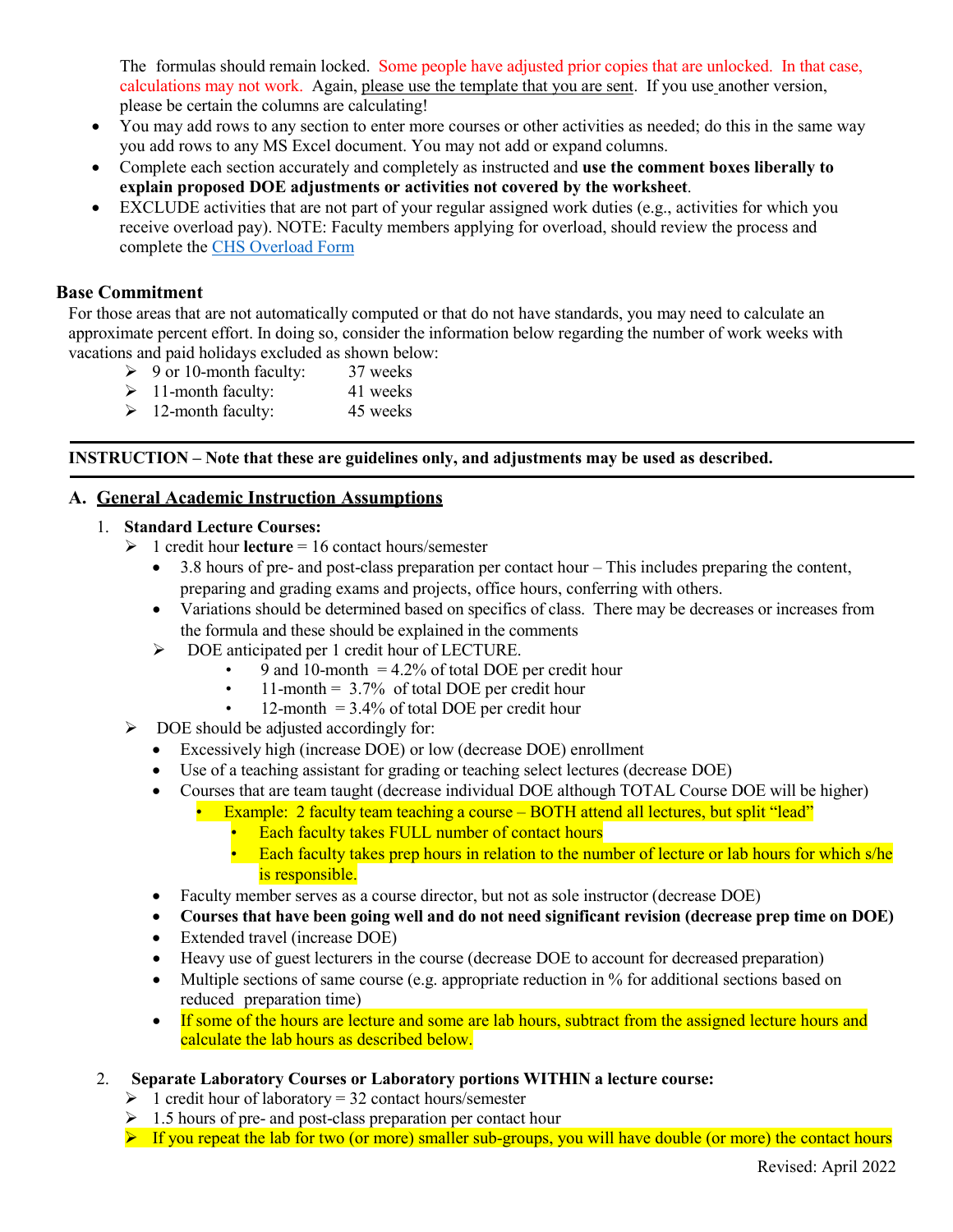but possibly not the full additional pre-post. Explain this in the comment area.

- Example 3 credit course with 32 lecture hours and 32 lab hours, but labs repeated twice for different groups of students
- Total contact hours  $= 96$
- Total pre/post =  $(32x3.8) + (32x1.5) + 32x1$  = 202
	- TOTAL FOR COURSE IN 11 MONTH = 14.56
- $\triangleright$  Small variations are expected but larger variations must be negotiated with the Chair on a case-by-case basis.
- $\triangleright$  DOE should be decreased accordingly for:
	- Use of laboratory assistants INSTEAD of primary faculty.
	- $\triangleright$  Another faculty or staff responsible for lab prep or grading
- **NOTE:** Combination Lecture/Lab Courses should be adjusted based on criteria and example above
- 3. **Clinical Courses**
	- Justify percentage of DOE calculated based on **actual** hours involved. NOTE: Clinical Coordinators should have time under Other Instruction related to this function.

#### **Instructions for Completing Form for General Academic Instruction:**

- 1. Under each semester heading, list each course you expect to teach. If you teach a course more than one semester, list the course each semester.
- 2. List each course by prefix and number
	- Enter the course title, credit hours, course type\*, expected student enrollment, your roles\*\*, and percent of course for which you are responsible in the appropriate columns. \*Use pull-down menu to indicate course type as follows:

LEC=Lecture RSD = Residency CL/ROT=Clerkship & Rotations LAB=Lab PRA=Practicum Other L/L=Lecture & Lab RES=Research IND=Independent Study SEM=Seminar \*\*Use pull-down menu to indicate your primary and, if appropriate, secondary roles in the course as follows: SI =Sole Instructor CD= Course Director<br>Co-I= Co-Instructor GL=Guest Co-I= Co-Instructor L=Lecturer LD= Lab Director Other LA=Lab Assistant

- $\triangleright$  Formal contact hours = actual scheduled class meeting times
- Other contact hours = **instructional time** outside formal meeting hours. This does NOT include general office hours, which are part of allowed travel, prep and grading but DOES include planned meetings with students for instructional purposes.
	- Example: As part of your course, the students have a group project. You plan to meet with each group once during the semester to assure milestones – this time would fall into other contact hours.
- $\triangleright$  Travel, prep and grading = all course effort excluding contact hours

#### B. **Instructional Supervision and Academic Advising Assumptions and Instructions**

### **1. Advising**

- $\triangleright$  Undergraduate students = 1 hour per semester per advisee (put numbers only, no need for names)
- $\triangleright$  Professional degree students = 1 hour per semester per advisee (put numbers only, no need for names)
- > Master's students
	- Non-thesis  $= 1$  hour per semester per advisee (put numbers only, no need for names)
	- Thesis Chair  $= 25$  hours per year per advisee (May vary based on thesis) Include name of student(s)
	- Thesis Committee = 5 hours per year per advisee  $Include name of student(s)$
- Doctoral students (use standard below **or negotiate alternative with Chair**) Include name(s) of doctoral student(s)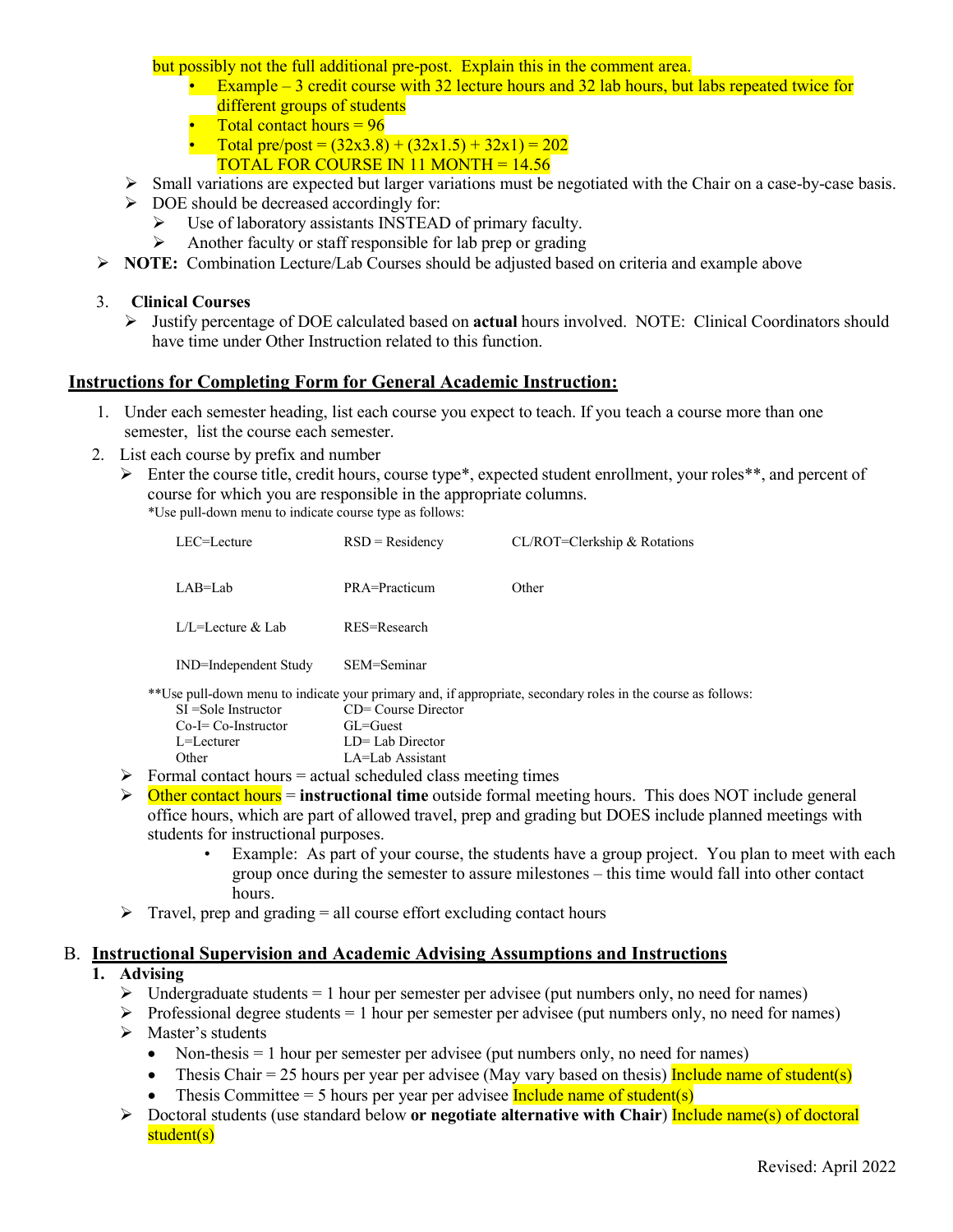- Academic Advisor, pre-qualifying exam = 15 hour per semester per advisee
- Academic Advisory Committee, pre-qualifying  $exam = 1-3$  hours per semester per advisee
- Dissertation Committee Chair = 50 hours per year per advisee
- Dissertation Committee  $= 5$  hours per year per advisee
- 2. Exclude advising conducted as part of formally assigned position as DGS or Director of Undergraduate Studies, etc. These are credited under Administration.
- **3. Curriculum Development This area is in lieu of building that time into the Instructional time above, but COUNTS as instruction.**
- Includes 1) Development of new courses/programs; and 2) **Major** revision of existing courses/programs
- **Does not include customary updating or revision expected for every course as part of preparation**
- $\triangleright$  For each entry, indicate whether the activity is for a new course/program or major revision. Describe activity

#### **2. Continuing Education**

- $\triangleright$  Exclude poster sessions and presentations as part of a professional conference; take credit under Research and Scholarship.
- $\triangleright$  Continuing education you deliver used for non-credit or CEU-generating activities. Include name, CE sponsor, dates, and your role in the CE activity.

#### 4. **Other Instruction and Education**

- Calculate based on actual hours involved and explain. Sample activities include guest presentations, courses without established course numbers (e.g. iCATS) etc.
- $\triangleright$  For Clinical Coordination, include the coordinating portion of clinical courses, including contracts, preceptor development, and preceptor recruitment.

#### 5. **Other Sponsored instruction**

 $\triangleright$  Indicate % effort, project title, agency, your role, funding amount, funding period, and account #. Use the pull down menu to indicate your role as follows:

PI= Principal Investigator Co-I=Co-Investigator Co-PI = Co Principal Investigator (must be recognized Con/Col=Consultant/Collaborator as such by the funding agency; otherwise, use Co-I) **Other** 

### **RESEARCH AND SCHOLARSHIP**

#### **Assumptions:**

- 1. All *sponsored* research time will be included on the DOE. If a sponsored research project will be completed during the year, this should be considered during DOE preparation. (For example, a sponsored activity requiring 20% DOE allocation that ends mid-year should be considered at 10% DOE allocation).
- 2. All regular, special, and research title series faculty should have DOE allocated for research and scholarship. Percent of DOE allotted is based on title series, external funding, program needs, and faculty interests/proposed activities.
- **3. In all instances, the percent allocation, suitability of activities, and expected products are negotiated between the faculty member and the Chair.**

 $\triangleright$  See Appendix 1 imbedded below

- 4. Non-tenured faculty may have additional *non-sponsored* research and scholarship DOE depending upon title series and expectations for research agreed upon as part of the hiring negotiations. The faculty member is expected to focus upon those research and scholarly activities necessary for making appropriate progress toward promotion and tenure.
- 5. Exclude reviewing manuscripts or serving as a journal editor or on editorial boards. (Take credit under Professional Service).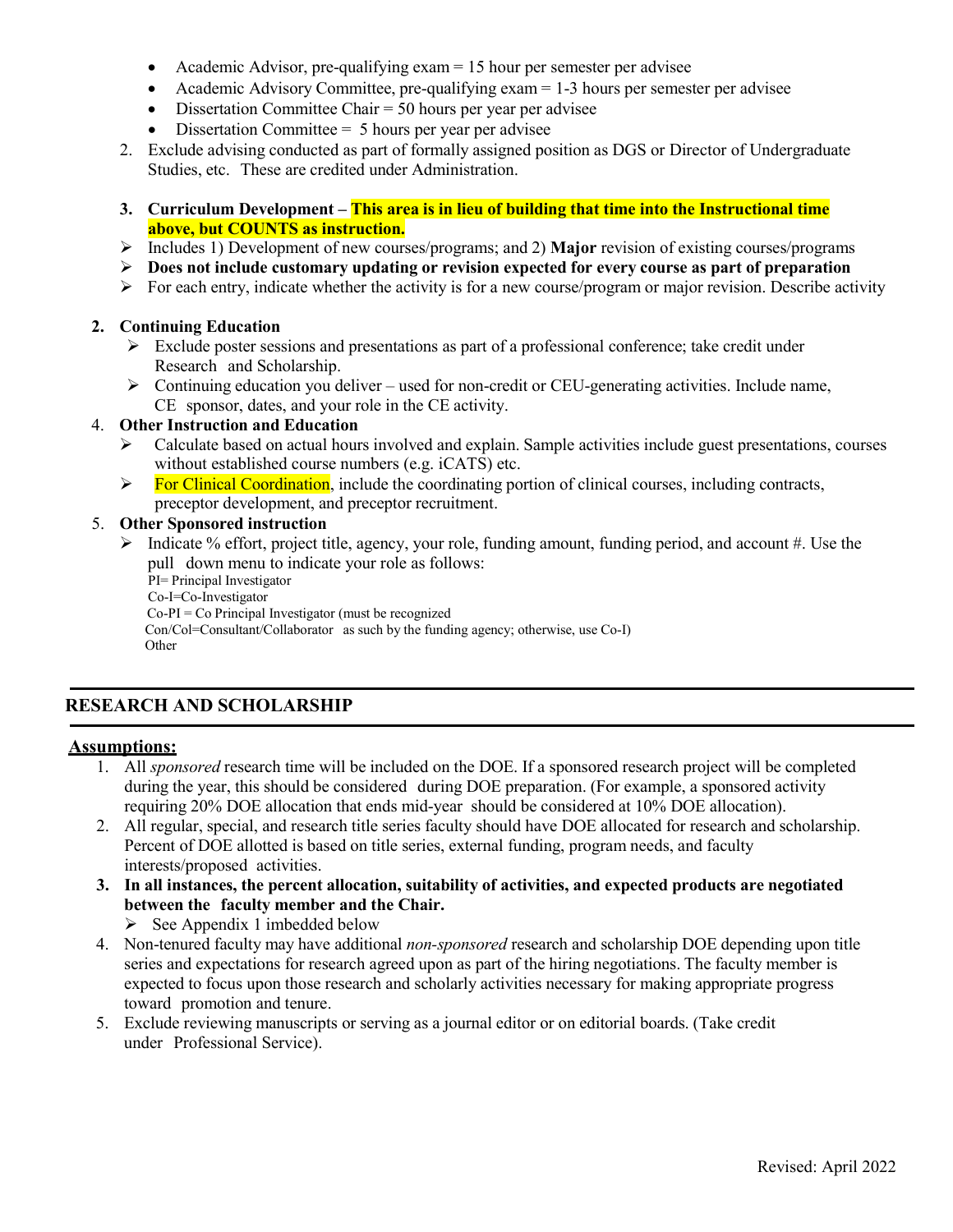### **Instructions for Completing Form for Research and Scholarship:**

- 1. **Non-Sponsored Research, Scholarship and Creative Activities**
	- **►** Include a list/description of planned activities and projects and % effort. There are pull-down menus **embedded in the excel file that match the Faculty Council Recommendations from May 2017 (Appendix 1 – see link).**
	- $\triangleright$  NOTE: Be sure to state whether the activity will be completed in the first half or second half of the year this is important to the Faculty Performance Review Process.
- 2. **Sponsored Research, Scholarship and Creative Activities**
- For Sponsored Research, **indicate % effort, project title, agency, your role, funding amount, funding period (including end date), and account #.** Use the pull-down menu to indicate your role.
- $\triangleright$  Policy modifications for research and scholarship effort allocations (approved May 2017) can be located at[: https://www.uky.edu/chs/sites/chs.uky.edu/files/Non-](https://www.uky.edu/chs/sites/chs.uky.edu/files/Non-Sponsored%20Research%20Policy%20Modifications.pdf)[Sponsored%20Research%20Policy%20Modifications.pdf](https://www.uky.edu/chs/sites/chs.uky.edu/files/Non-Sponsored%20Research%20Policy%20Modifications.pdf)

### **SERVICE – NOTE – all Service should be discussed with Chair for approval prior to agreeing to serve**

# **NON-CLINICAL**

### **Assumptions:**

- 1. Service (excluding clinical practice) should be approximately 5%-8% and should not exceed 10% (excluding Practice Plan).
- 2. Service commitments greater than 10% MUST be negotiated with the Department Chair.

### **Instructions for Completing Form for Service:**

- 1. Service to public
	- $\triangleright$  Include only the service that is related to your professional expertise, e.g., consulting work or serving on a community board related to your expertise.
		- Exclude service due to your status as a community member only, e.g., civic or religious service.
		- Exclude community courses that result in the awarding of CEUs.
- 2. Service to profession
	- $\triangleright$  The primary benefit is to your professional organization or academic discipline, although it may contribute to your own professional development (e.g., manuscript reviewer, service on editorial boards or NIH study sections, leadership office in professional organization)

### 3. Service to Institution

- $\triangleright$  Include committee work, task forces, work groups, and so forth.
	- Consider Organizational Citizenship as a category to include department meetings/retreats, college meetings, dossier reviews, writing recommendation letters, mandatory compliance, timely submission of DOEs, FPRs, CVs, nominations for committees or awards, etc. (~5% or as negotiated with Chair)
	- Other University and College Committees such as Senate, Faculty Council, APT, should be negotiated with Chair
	- Exclude service to UK resulting from a formally assigned position, such as that of a department chair, DGS, DUS or Program Director. (Take credit under Administration.)
- 4. Sponsored service
	- $\triangleright$  Indicate % effort, project title, agency, your role, funding amount, funding period, and account #. Use the pull down menu to indicate your role.

# **CLINICAL SERVICE**

- 1. Patient Care Unrelated to Instruction
	- a. Include Practice Plan commitment; clinical service related to UK Health Care contracts, etc.
- 2. Clinical Scholarship
	- a. This category is restricted to clinical title series faculty and cannot exceed 10% effort. It includes studies, creative activities and scholarly activities funded through the clinical enterprise that do not align with categories under funded research. Examples include clinical case reports and chart